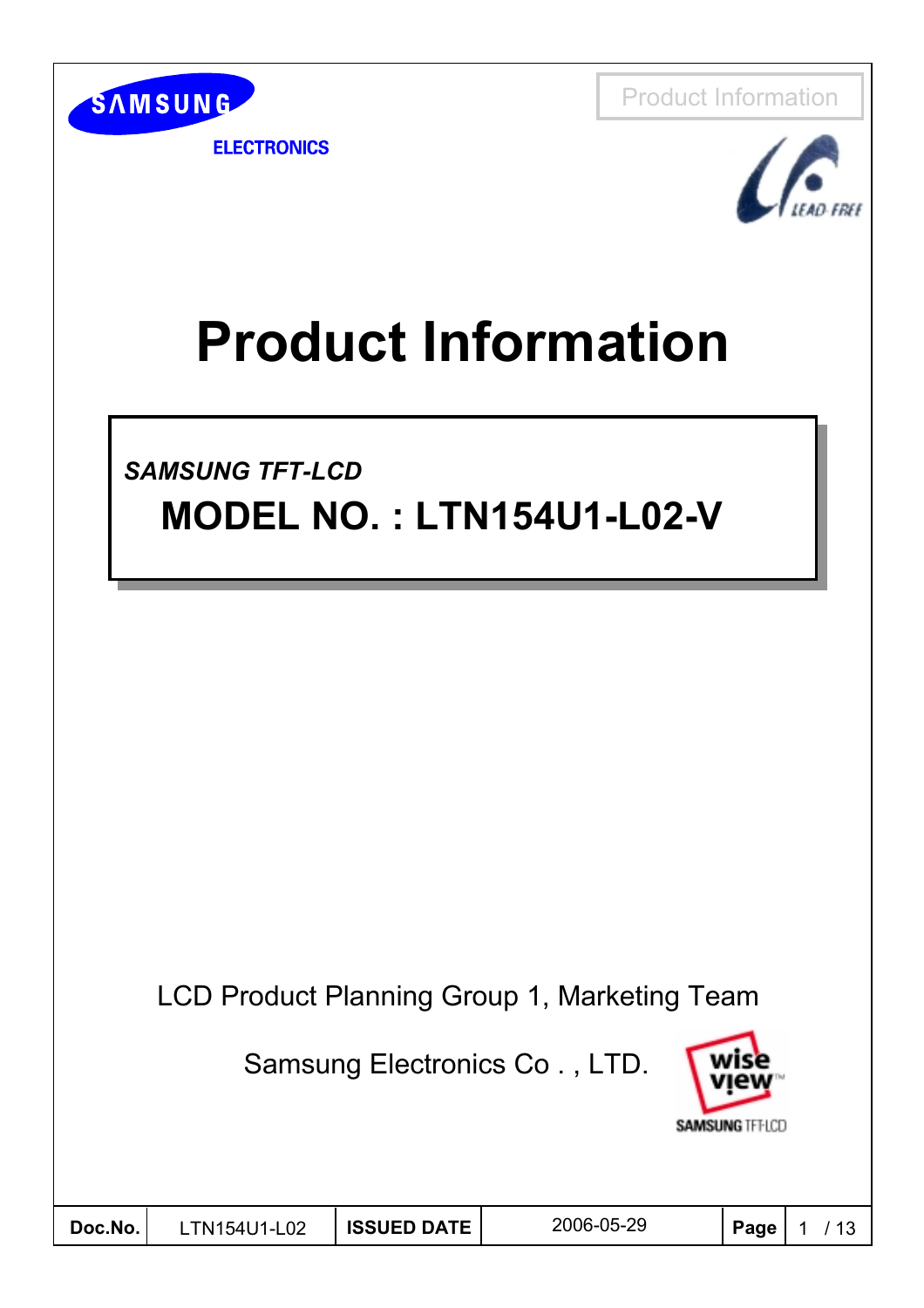**CONTENTS**

| Doc.No. | LTN154U1-L02                                                                                                                       | <b>ISSUED DATE</b> | 2006-05-29                         | Page | 2 / 13 |
|---------|------------------------------------------------------------------------------------------------------------------------------------|--------------------|------------------------------------|------|--------|
|         |                                                                                                                                    |                    |                                    |      |        |
|         |                                                                                                                                    |                    |                                    |      |        |
|         | 6.3 Power ON/OFF Sequence<br>7. Outline Dimension                                                                                  |                    | . - - - - - - - - - - - - - - (12) |      |        |
|         | 6. Interface Timing<br>6.1 Timing Parameters<br>6.2 Timing Diagrams of interface Signal                                            |                    | -------------------- (10)          |      |        |
|         | 5. Input Terminal Pin Assignment<br>5.1 Input Signal & Power<br>5.2 Backlight Unit<br>5.3 Timing Diagrams of LVDS For Transmitting |                    | ------------------- (8)            |      |        |
|         | 4. Block Diagram<br>4.1 TFT LCD Module<br>4.2 Backlight Unit                                                                       |                    | -------------------- (7)           |      |        |
|         | 3. Electrical Characteristics<br>3.1 TFT LCD Module<br>3.2 Backlight Unit                                                          |                    | $------------(6)$                  |      |        |
|         | 2. Optical Characteristics                                                                                                         |                    | $------------(-5)$                 |      |        |
|         | 1. Electrical Absolute Ratings                                                                                                     |                    | -------------------- (4)           |      |        |
|         | <b>General Description</b>                                                                                                         |                    | -------------------- (3)           |      |        |

Product Information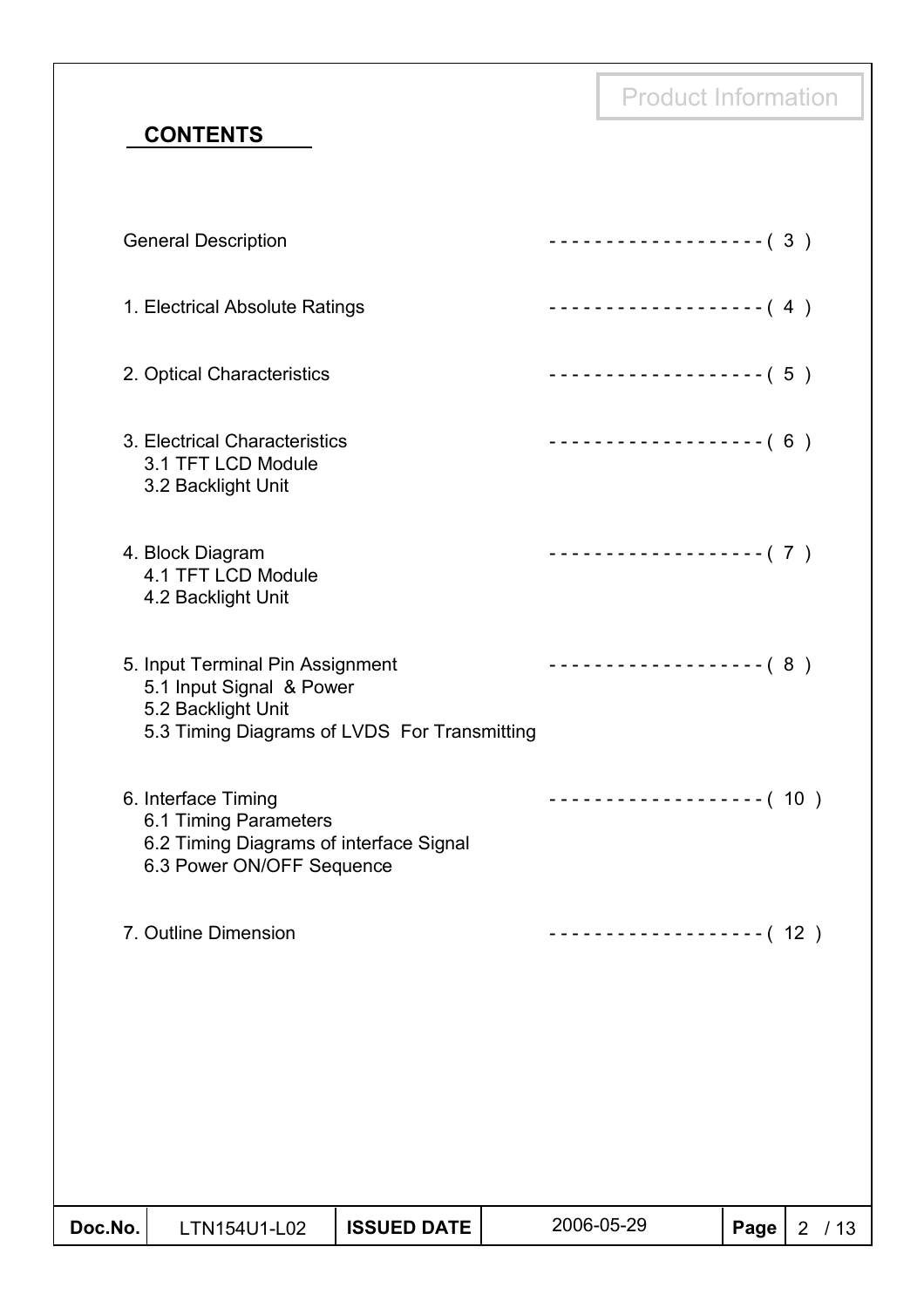### **GENERAL DESCRIPTION**

### **DESCRIPTION**

LTN154U1-L02 is a color active matrix TFT (Thin Film Transistor) liquid crystal display (LCD) that uses amorphous silicon TFT as a switching devices. This model is composed of a TFT LCD panel, a driver circuit and a backlight system. The resolution of a 15.4" contains 1,920 x 1200 pixels and can display up to 262,144 colors. 6 O'clock direction is the optimum viewing angle.

### FEATURES

- Thin and light weight
- High contrast ratio, high aperture structure
- Super wide Viewing Angle
- Fast Response Time
- Wide UXGA(1920 X 1200) resolution
- Low power consumption
- DE (Data enable) only mode.
- 3.3V LVDS Interface
- On board EDID chip
- Pb-free product

### APPLICATIONS

- Notebook PC
- If the usage of this product is not for PC application, but for others, please contact SEC

### **GENERAL INFORMATION**

| <b>Specification</b>                | <b>Unit</b> | <b>Note</b> |
|-------------------------------------|-------------|-------------|
| 331.2(H) X 207.0(V) (15.4"diagonal) | mm          |             |
| a-si TFT active matrix              |             |             |
| 262,144                             |             |             |
| 1920 x 1200(16 : 10)                | pixel       |             |
| RGB vertical stripe                 |             |             |
| $0.1725(H) \times 0.1725(V)$        | mm          |             |
| Normally white                      |             |             |
| Haze 25, Hard-Coating 3H            |             |             |
|                                     |             |             |

**Doc.No.** LTN154U1-L02 | **ISSUED DATE** | 2006-05-29 | **Page** | 3 / 13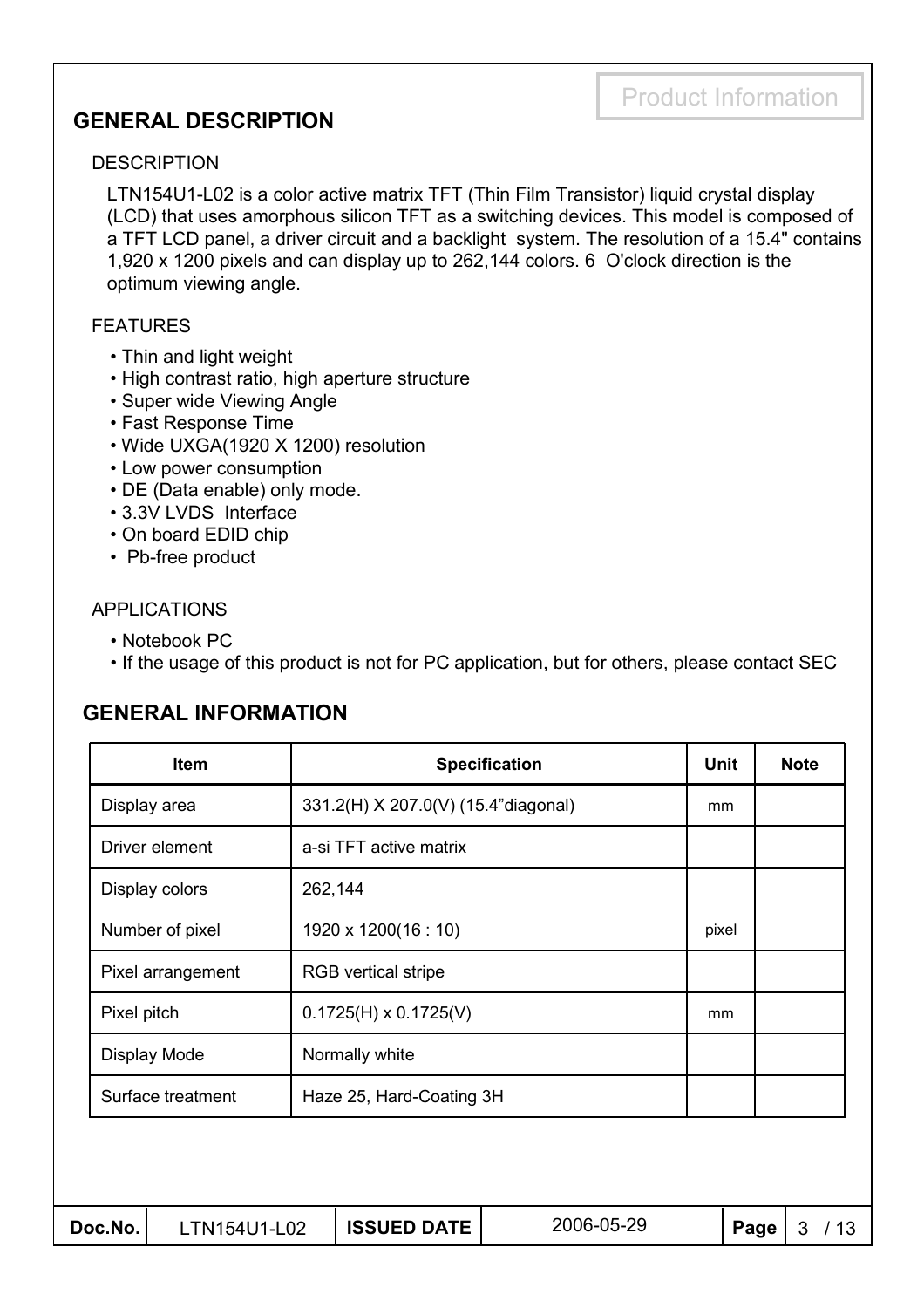### **MECHANICAL INFORMATION**

| <b>Item</b>    |                | Min.                         | Typ.                     | Max.  | <b>Unit</b> | <b>Note</b> |
|----------------|----------------|------------------------------|--------------------------|-------|-------------|-------------|
|                | Horizontal (H) | 343.5                        | 344.0                    | 344.5 | mm          |             |
| Module<br>size | Vertical (V)   | 221.5                        | 222.0                    | 222.5 | mm          |             |
|                | Depth (D)      | $\qquad \qquad \blacksquare$ | 6.2                      | 6.5   | mm          | (1)         |
| Weight         |                | $\overline{\phantom{a}}$     | $\overline{\phantom{a}}$ | 565   | g           |             |

Note (1) Measurement condition of outline dimension

. Equipment : Vernier Calipers

. Push Force : 500g ⋅f (minimum)

### **1. ELECTRICAL ABSOLUTE RATINGS**

### (1) TFT LCD MODULE

VDD =3.3V, Vss=GND= 0V

| ITEM                 | <b>SYMBOL</b> | MIN.       | MAX.          | UNIT | <b>NOTE</b> |
|----------------------|---------------|------------|---------------|------|-------------|
| Power Supply Voltage | VDD           | $VDD -0.3$ | $V$ DD $+0.3$ |      |             |
| Logic Input Voltage  | VIN           | $VDD -0.3$ | $VDD +0.3$    |      |             |

Note 1) Within Ta =  $(25 \pm 2 \degree C)$ 

### (2) BACK-LIGHT UNIT

ITEM SYMBOL MIN. MAX. UNIT NOTE  $|L|$  2.0 7.0 mArms 2.0 (1) (1) Ta =  $25 \pm 2$  °C Lamp Current Lamp frequency  $F_L$   $\begin{array}{|c|c|c|c|c|} \hline \end{array}$  50  $\begin{array}{|c|c|c|c|} \hline \end{array}$  RHz

Note 1) Permanent damage to the device may occur if maximum values are exceeded

Functional operation should be restricted to the conditions described under normal operating condition

| Doc.No. | .TN154U1-L02 | <b>ISSUED DATE</b> | 2006-05-29 | Page |  |
|---------|--------------|--------------------|------------|------|--|
|---------|--------------|--------------------|------------|------|--|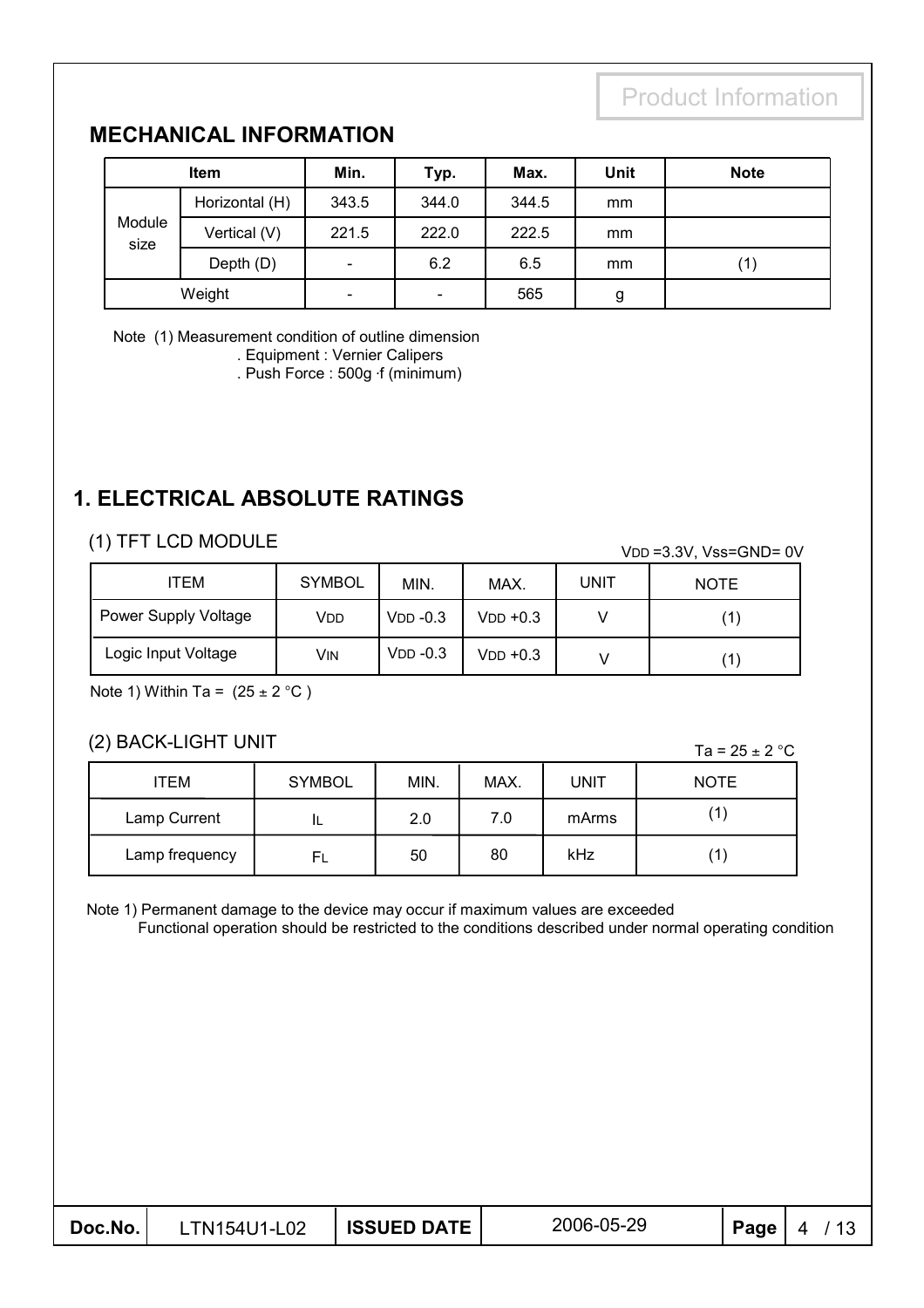### **2. OPTICAL CHARACTERISTICS**

The following items are measured under stable conditions. The optical characteristics should be measured in a dark room or equivalent state. Measuring equipment : TOPCON BM-5A

| Item                                     |              | Symbol           | <b>Condition</b>   | Min.  | Typ.       | <b>Max</b>                   |      | <b>Unit</b>            |
|------------------------------------------|--------------|------------------|--------------------|-------|------------|------------------------------|------|------------------------|
| <b>Contrast Ratio</b><br>(5 Points)      |              | CR               | $\phi = 0$ ,       | 300   |            | $\overline{\phantom{0}}$     |      |                        |
| Response Time<br>at Ta                   | Rising       | $Tr + Tr$        | $\theta = 0$       |       | 25         | 35                           |      | msec                   |
| Average Luminance<br>of White (5 Points) |              | YL, AVE          |                    | 160   | 175        | $\qquad \qquad \blacksquare$ |      | cd/m <sup>2</sup>      |
|                                          |              | Rx               |                    | 0.565 | 0.595      | 0.625                        |      |                        |
|                                          | Red          | RY               |                    | 0.317 | 0.347      | 0.377                        |      |                        |
|                                          | Green        | G <sub>x</sub>   |                    | 0.289 | 0.319      | 0.349                        |      |                        |
| Color                                    |              | $G_Y$            |                    | 0.516 | 0.546      | 0.576                        |      |                        |
| Chromaticity<br>(CIE)                    | <b>Blue</b>  | Bx               |                    | 0.122 | 0.152      | 0.182                        |      |                        |
|                                          |              | $B_Y$            |                    | 0.106 | 0.136      | 0.166                        |      |                        |
|                                          |              | Wx               |                    | 0.283 | 0.313      | 0.343                        |      |                        |
|                                          | White        | $W_Y$            |                    | 0.299 | 0.329      | 0.359                        |      |                        |
|                                          |              | $\theta$         |                    | 60    | 65         |                              |      |                        |
| Viewing                                  | Hor.         | $\theta$ н       |                    | 60    | 65         |                              |      | Degrees                |
| Angle                                    | Ver.         | φн               | $CR \ge 10$        | 45    | 50         |                              |      |                        |
|                                          |              | φL               |                    | 45    | 50         |                              |      |                        |
| 13 Points<br><b>White Variation</b>      |              | $\delta\text{L}$ |                    |       |            | 2.2                          |      | -                      |
|                                          |              |                  |                    |       |            |                              |      |                        |
| Doc.No.                                  | LTN154U1-L02 |                  | <b>ISSUED DATE</b> |       | 2006-05-29 |                              | Page | $5\phantom{.0}$<br>/13 |

\* Ta =  $25 \pm 2$  °C, VDD=3.3V, fv= 60Hz, fDCLK=81MHz, (IL= 6.5 mA)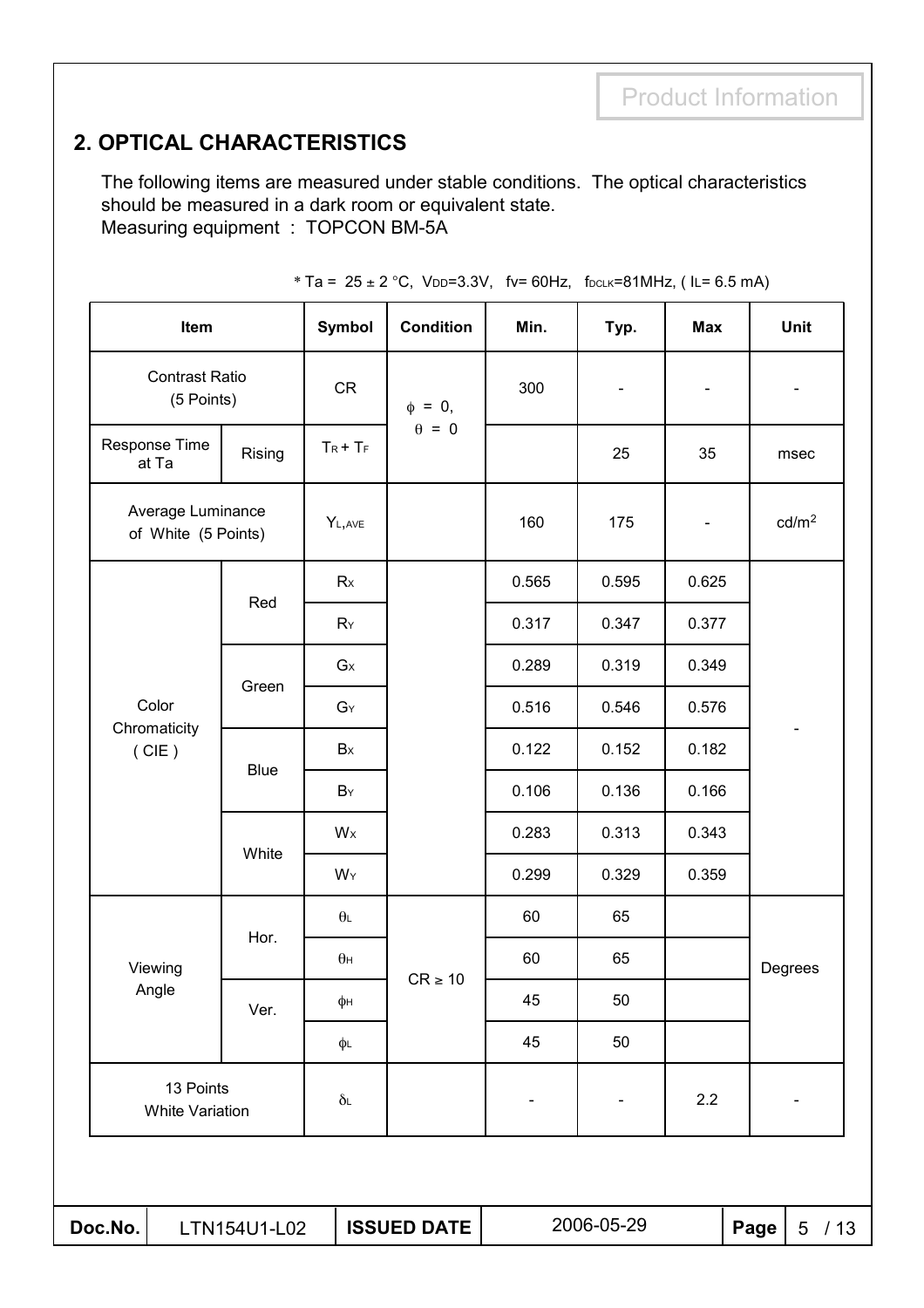# **3. ELECTRICAL CHARACTERISTICS** Product Information

### 3.1 TFT LCD MODULE

| <b>ITEM</b>                                   |          | <b>SYMBOL</b>     | <b>MIN</b>                   | <b>TYP</b> | <b>MAX</b> | <b>UNIT</b> | <b>NOTE</b>   |
|-----------------------------------------------|----------|-------------------|------------------------------|------------|------------|-------------|---------------|
| Voltage of Power Supply                       |          | V <sub>DD</sub>   | 3.0                          | 3.3        | 3.6        | V           |               |
| Differential Input                            | High     | V <sub>IH</sub>   | $\qquad \qquad \blacksquare$ |            | $+100$     | mV          |               |
| Voltage for LVDS<br><b>Receiver Threshold</b> | Low      | VIL               | $-100$                       |            |            | mV          | $VCM = +1.2V$ |
| <b>Vsync Frequency</b>                        |          | fv                |                              | 60         |            | Hz          |               |
| <b>Hsync Frequency</b>                        |          | f <sub>H</sub>    |                              | 74         |            | <b>KHz</b>  |               |
| Main Frequency                                |          | f <sub>DCLK</sub> | $\qquad \qquad \blacksquare$ | 77         |            | <b>MHz</b>  |               |
| <b>Rush Current</b>                           |          | <b>RUSH</b>       |                              |            | 1.5        | A           |               |
|                                               | White    |                   |                              | 510        |            | mA          |               |
| Current of<br>Power Supply                    | Mosaic   | <b>I</b> DD       |                              | 580        |            | mA          |               |
|                                               | V.stripe |                   |                              | 760        | 900        | mA          |               |

Note (1) Display data pins and timing signal pins should be connected.(GND=0V)

(2)  $f_v=60Hz$ ,  $f_{DCLK} = 81MHz$ ,  $Vdd = 3.3V$ , DC Current.

(3) Power dissipation pattern

### 3.2 BACK-LIGHT UNIT

- INVERTER : SEM SIC 130T

The backlight system is an edge-lighting type with a single CCFT ( Cold Cathode Fluorescent Tube ). The characteristics of a single lamp are shown in the following table.

| - INVERTER : SEM SIC 130T  | Ta= $25 \pm 2$ °C |                          |      |      |             |                |
|----------------------------|-------------------|--------------------------|------|------|-------------|----------------|
| Item                       | Symbol            | Min.                     | Typ. | Max. | <b>Unit</b> | <b>Note</b>    |
| Lamp Current               | IL.               | 2.0                      | 6.5  | 7.0  | mArms       |                |
| Lamp Voltage               | VL.               | $\overline{\phantom{a}}$ | 665  |      | <b>Vrms</b> | $L=6.5mA$      |
| Frequency                  | f                 | 40                       | 60   | 80   | <b>KHz</b>  |                |
| <b>Power Consumption</b>   | $P_L$             |                          | 4.3  |      | W           | $L=6.5mA$      |
| <b>Operating Life Time</b> | Hr                | 12,000                   |      |      | Hour        |                |
|                            |                   |                          |      | 1090 | <b>Vrms</b> | $25^{\circ}$ C |
| Startup Voltage            | V <sub>s</sub>    | $\overline{\phantom{a}}$ |      | 1310 | <b>Vrms</b> | $0^{\circ}$ C  |
| Lamp startup time          |                   | -                        |      | 0.5  | sec         |                |
|                            |                   |                          |      |      |             |                |

### Ta=  $25 \pm 2$  °C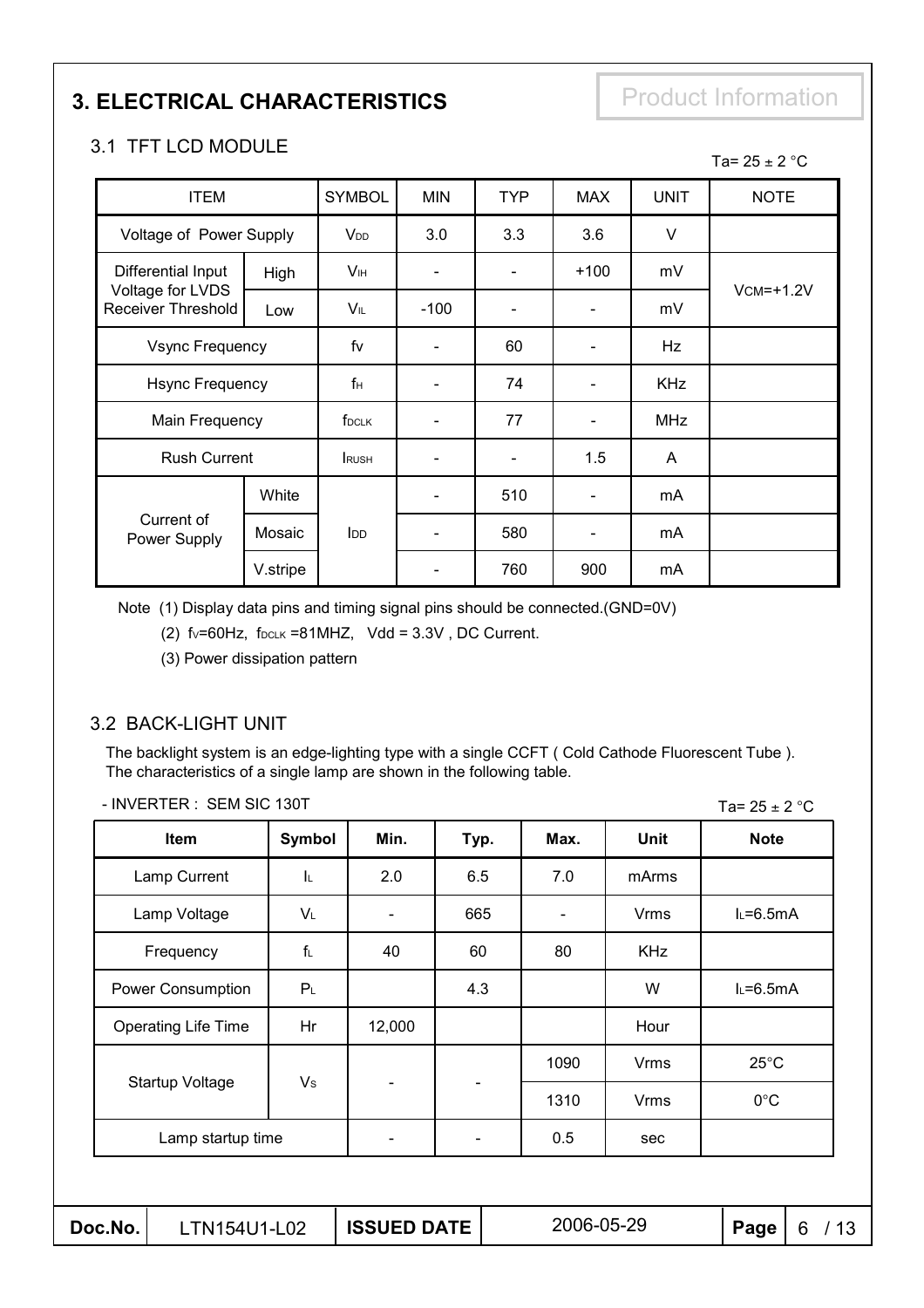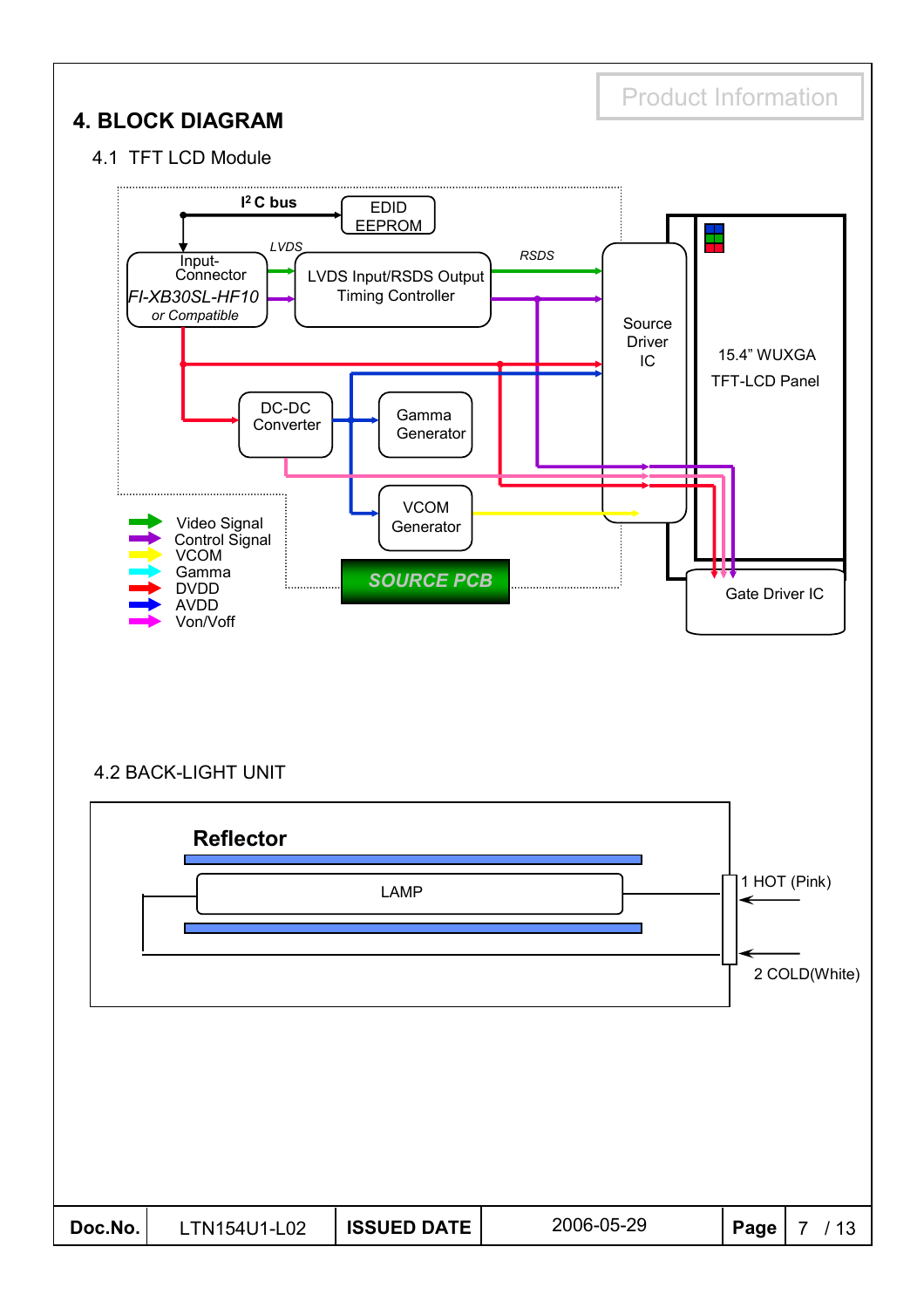### **5. INPUT TERMINAL PIN ASSIGNMENT**

5.1. Input Signal & Power (LVDS, Connector : JAE FI-XB30SL-HF10 or compatible ) Mating Connector : JAE FI-X30M or compatible)

| No.            | <b>Symbol</b>   | <b>Function</b>                                     | <b>Polarity</b> | <b>Remarks</b> |
|----------------|-----------------|-----------------------------------------------------|-----------------|----------------|
| 1              | <b>GND</b>      | Ground                                              |                 |                |
| 2              | <b>VDD</b>      | POWER SUPPLY +3.3V                                  |                 |                |
| 3              | <b>VDD</b>      | POWER SUPPLY +3.3V                                  |                 |                |
| $\overline{4}$ | <b>VEEDID</b>   | DDC 3.3V Power                                      |                 |                |
| 5              | <b>GND</b>      | Ground                                              |                 |                |
| 6              | <b>CLKEDID</b>  | <b>DDC Clock</b>                                    |                 |                |
| $\overline{7}$ | <b>DATAEDID</b> | DDC data                                            |                 |                |
| 8              | O_RxIN0-        | LVDS Differential Data INPUT (Odd R0-R5,G0)         | Negative        |                |
| 9              | O RxIN0+        | LVDS Differential Data INPUT (Odd R0-R5,G0)         | Positive        |                |
| 10             | <b>GND</b>      | Ground                                              |                 |                |
| 11             | O_RxIN1-        | LVDS Differential Data INPUT (Odd G1-G5,B0-B1)      | Negative        |                |
| 12             | O RxIN1+        | LVDS Differential Data INPUT (Odd G1-G5,B0-B1)      | Positive        |                |
| 13             | <b>GND</b>      | Ground                                              |                 |                |
| 14             | O_RxIN2-        | LVDS Differential Data INPUT (Odd B2-B5, Sync, DE)  | Negative        |                |
| 15             | O RxIN2+        | LVDS Differential Data INPUT (Odd B2-B5, Sync, DE)  | Positive        |                |
| 16             | <b>GND</b>      | Ground                                              |                 |                |
| 17             | O_RxCLK-        | LVDS Differential Data INPUT (Odd Clock)            | Negative        |                |
| 18             | O RxCLK+        | LVDS Differential Data INPUT (Odd Clock)            | Positive        |                |
| 19             | <b>GND</b>      | Ground                                              |                 |                |
| 20             | E_RxIN0-        | LVDS Differential Data INPUT (Even R0-R5,G0)        | Negative        |                |
| 21             | E RxIN0+        | LVDS Differential Data INPUT (Even R0-R5,G0)        | Positive        |                |
| 22             | <b>GND</b>      | Ground                                              |                 |                |
| 23             | E RxIN1-        | LVDS Differential Data INPUT (Even G1-G5,B0-B1)     | Negative        |                |
| 24             | E RxIN1+        | LVDS Differential Data INPUT (Even G1-G5,B0-B1)     | Positive        |                |
| 25             | <b>GND</b>      | Ground                                              |                 |                |
| 26             | E_RxIN2-        | LVDS Differential Data INPUT (Even B2-B5, Sync, DE) | Negative        |                |
| 27             | E_RxIN2+        | LVDS Differential Data INPUT (Even B2-B5, Sync, DE) | Positive        |                |
| 28             | <b>GND</b>      | Ground                                              |                 |                |
| 29             | E_RxCLK-        | LVDS Differential Data INPUT (Even Clock)           | Negative        |                |
| 30             | E_RxCLK+        | LVDS Differential Data INPUT (Even Clock)           | Positive        |                |
|                |                 |                                                     |                 |                |

**Doc.No.** LTN154U1-L02 | **ISSUED DATE** | 2006-05-29 | **Page** | 8 / 13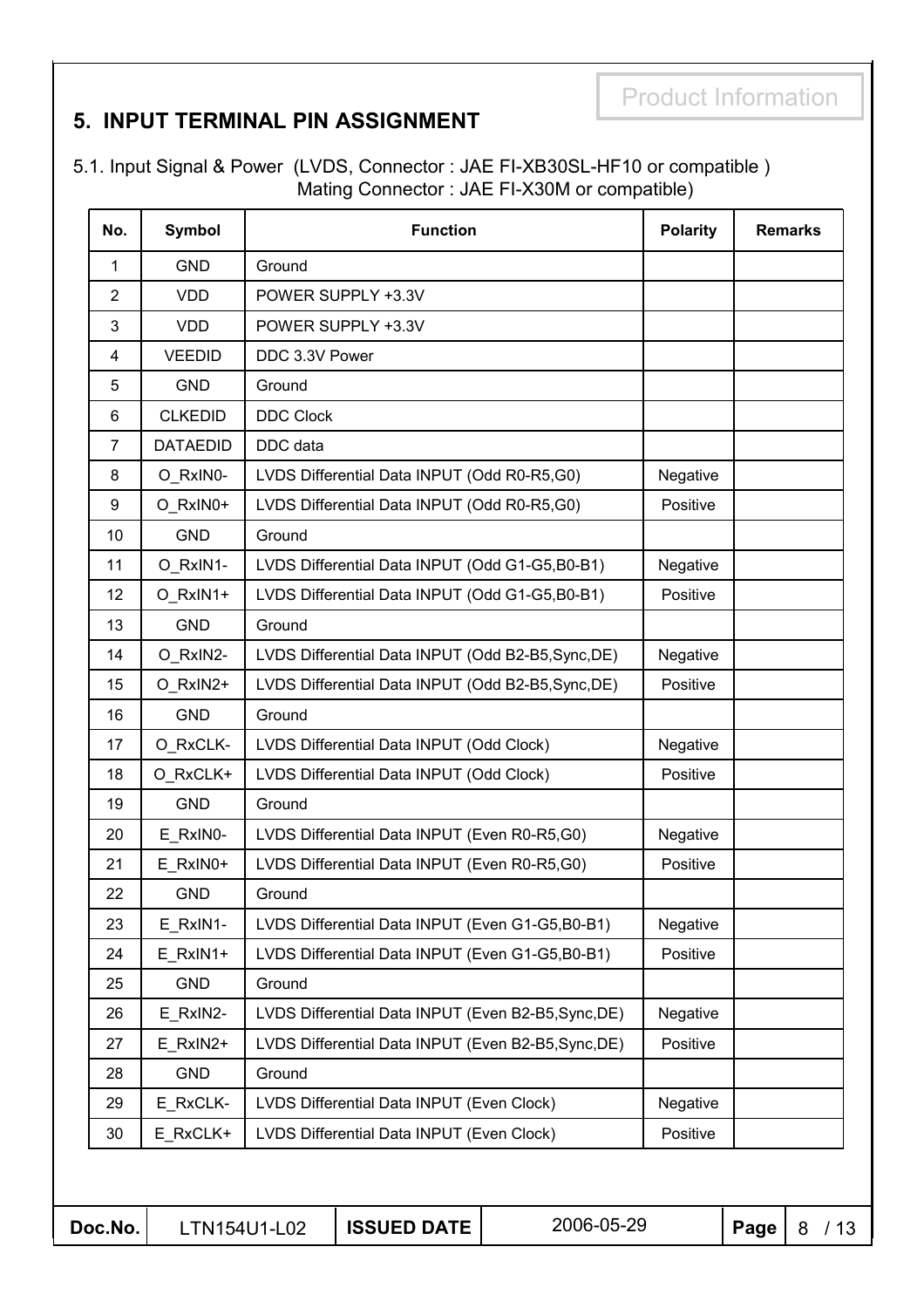### 5.2 BACK LIGHT UNIT Connector : JST BHSR - 02VS -1

# Mating Connector : JST SM02B-BHSS-1

| Pin NO. | Symbol | Color | Function            |
|---------|--------|-------|---------------------|
|         | HOT    | Pink  | <b>High Voltage</b> |
|         | COLD   | White | Low Voltage         |

### 5.3 Timing Diagrams of LVDS For Transmission

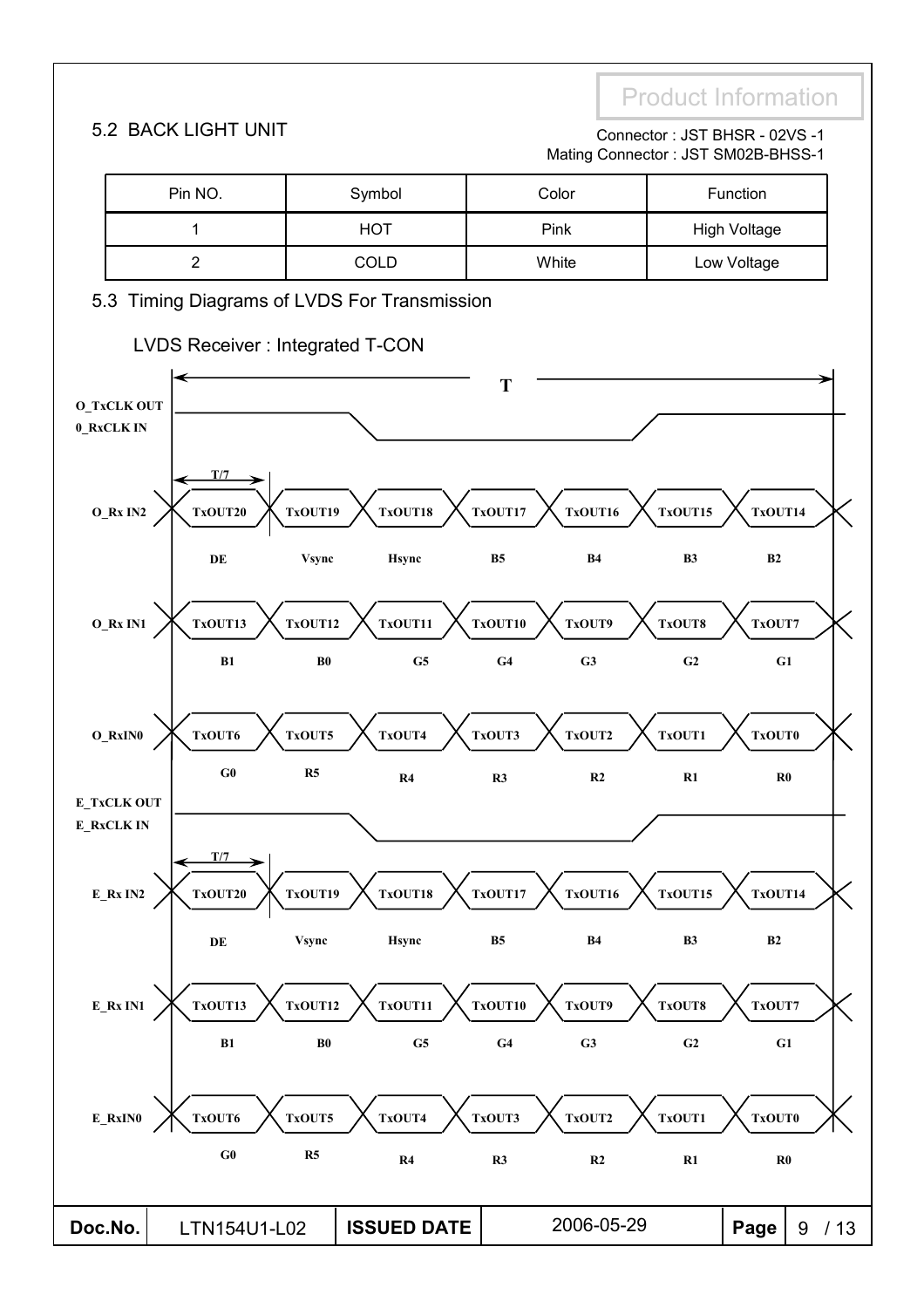**6. INTERFACE TIMING** 

### 6.1 Timing Parameters

| Signal                                   | Item                  | Symbol          | <b>MIN</b> | <b>TYP</b> | <b>MAX</b> | Unit   | <b>Note</b> |
|------------------------------------------|-----------------------|-----------------|------------|------------|------------|--------|-------------|
| Frame Frequency                          | Cycle                 | $T_V$           | 1204       | 1235       | 1400       | lines  |             |
| <b>Vertical Active</b><br>Display Term   | <b>Display Period</b> | TvD             |            | 1200       |            | lines  |             |
| One Line<br><b>Scanning Time</b>         | Cycle                 | Tн              | 1030       | 1040       | 1170       | clocks |             |
| <b>Horizontal Active</b><br>Display Term | <b>Display Period</b> | T <sub>HD</sub> |            | 960        |            | clocks |             |

### 6.2 Timing diagrams of interface signal

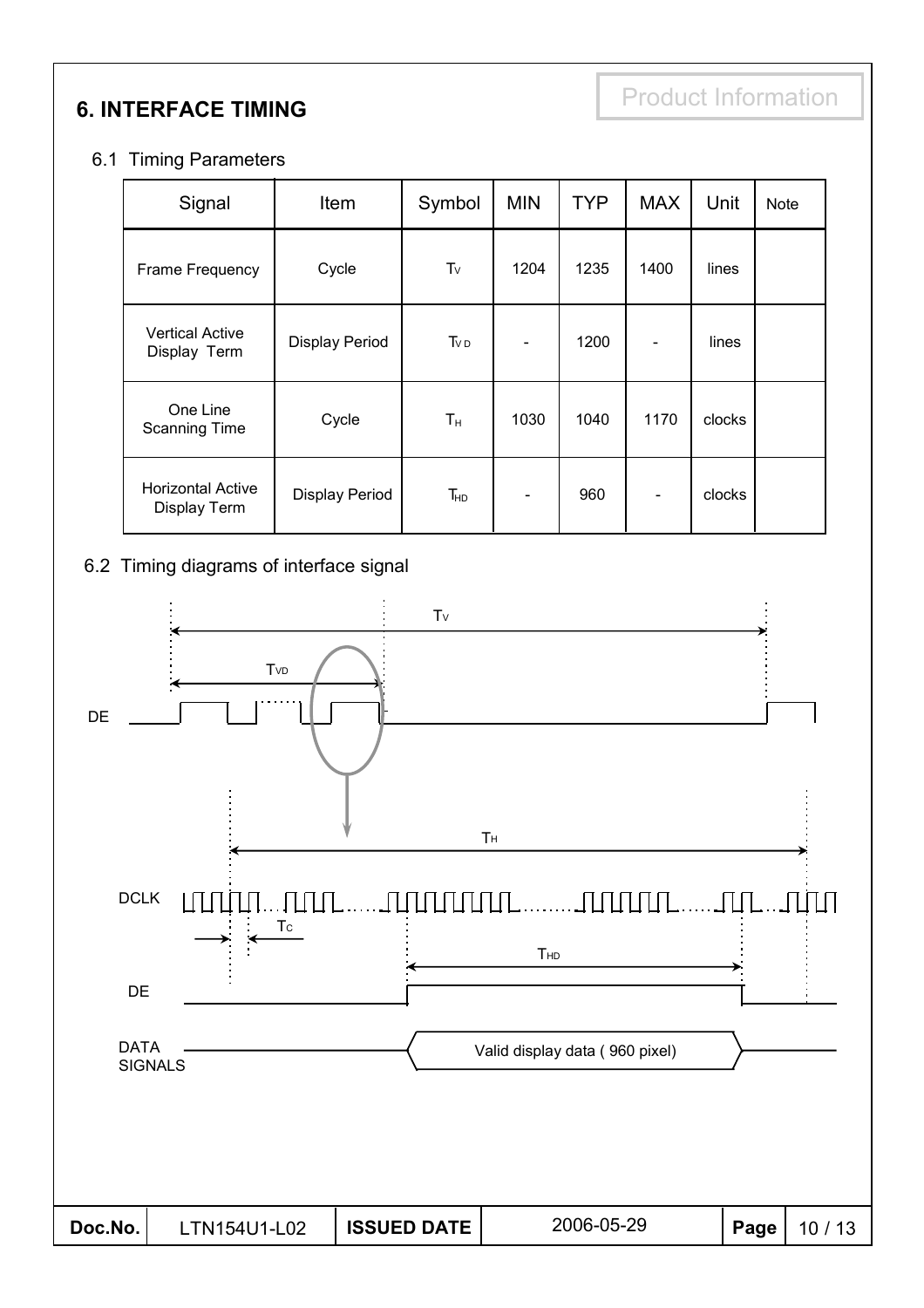6.3 Power ON/OFF Sequence **Product Information** 

: To prevent a latch-up or DC operation of the LCD module, the power on/off sequence should be as the diagram below.

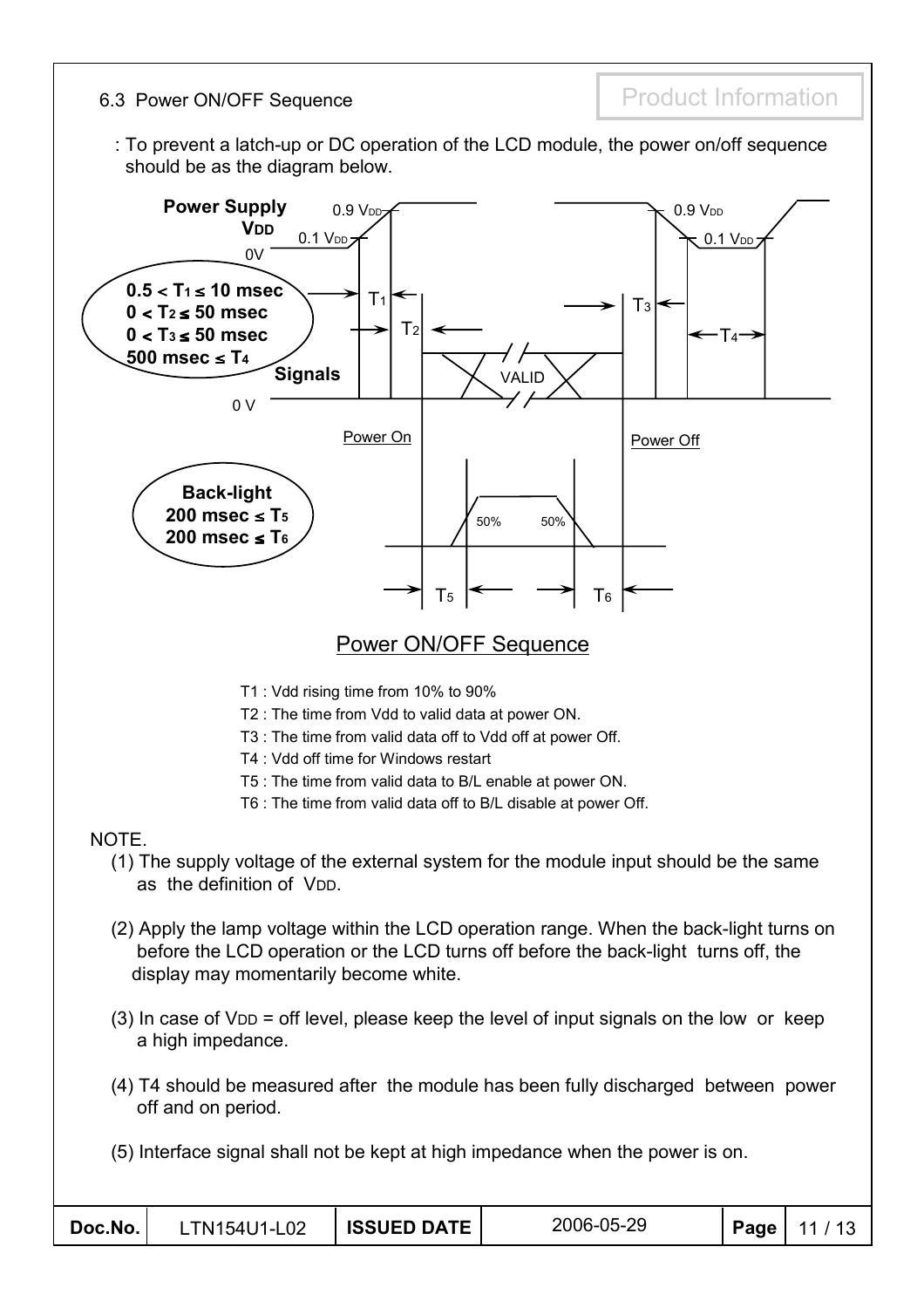# **7. MECHANICAL OUTLINE DIMENSION Froduct Information**

[ Refer to the next page ]

| Doc.No. | TN154U1-L02 | <b>ISSUED DATE</b> | 2006-05-29 | Page $ $ | 12/1 |
|---------|-------------|--------------------|------------|----------|------|
|         |             |                    |            |          |      |